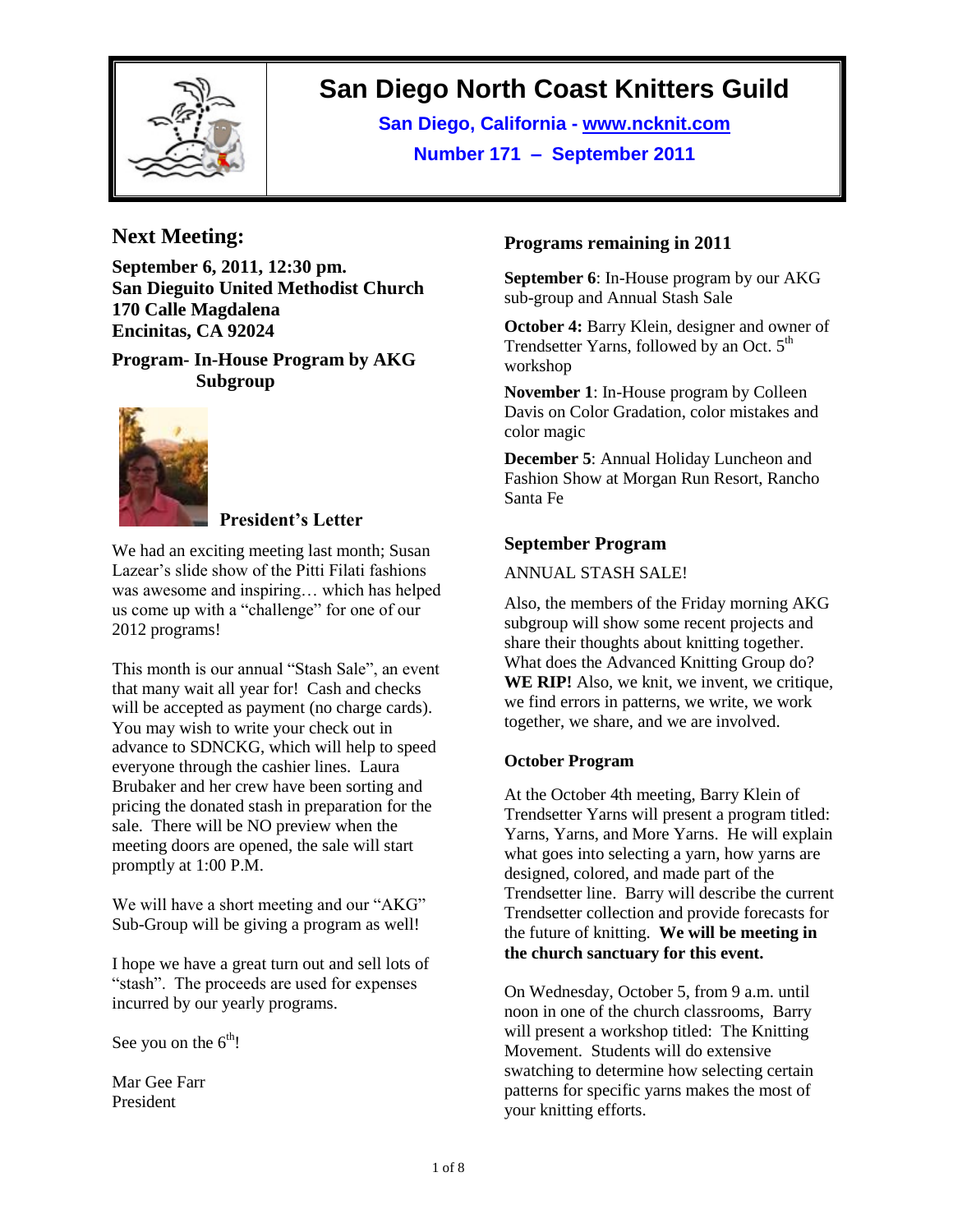The cost of the workshop is \$25. Registration and checks will be accepted at the September guild meeting. Checks may also be mailed to our Treasurer, Kathy Christensen, at 4625 Los Alamos Way #D, Oceanside, CA 92057.

Questions about the workshop may also be addressed to Kathy at: kathy46@rocketmail.com or 760-805- 4805

# REMINDER: September 13<sup>th</sup>!

#### **Free Finishing Get-Togethers for Our Members**



Bring your almost-finished items and/or any project giving you trouble. The Guild provides the room, tables and chairs, and resource knitters to answer your questions. We meet at the San Dieguito Methodist Church in one of the classrooms (ask in the office), on the second Tuesday of designated months from 12:00pm to 3:00pm. The dates remaining are September  $13<sup>th</sup>$  and November  $8<sup>th</sup>$ .



# **Retreat Update**

We have reservations at the Vina de Lestonnac Retreat Center in Temecula from

Monday, January 16, 2012 through Thursday, January 19, 2012. The total cost, including eight meals, will be \$380.00 for single occupancy and \$290.00 each for double occupancy. To secure a spot please send your nonrefundable deposit of \$76.00 for a single, or \$58.00 each, for a double, to me:

Jo-Ellen Gould 2258 Del Mar Scenic Parkway Del Mar, CA 92014

Please make your check payable to SDNCKG

The Vina de Lestonnac web site is [www.vinalestonnac.com](http://www.vinalestonac.com/)

If you are interested in sharing a room and are looking for a roommate please let me know.

Jo-Ellen Gould Retreat Chair 858 947-5167 [jmgould@san.rr.com](mailto:jmgould@san.rr.com)

#### **Member News and Notes**

**Colleen Davis** will be doing a seminar at the Machine Knitters Guild of San Diego on October 8th and 9<sup>th</sup>. Colleen will talk about knitting garments in various directions and designing with color, applicable to both hand and machine knitting The seminars will be at the Joyce



Beers Community Center, 1230 Cleveland Ave, San Diego 92103; Sat., Oct 8, from 9 a.m. to 4 p.m., and Sun., Oct 9, from 10 a.m. to 4p.m.

The fee is \$50 for non-members and \$40 for members of the Machine Knitters" Guild. Checks can be made out to MKGSD and sent to the Seminar Chairman, 1155 Merritt Drive, El Cajon, Ca 92020.

**Eileen Adler** has a published pattern in Creative Knitting Magazine , Fall 2011: Techniques Tips & Tricks: page 19: "Three Squares and Two Sleeves."



Eileen also hosted two Knitfor-the-Cure knit-togethers to make items for philanthropic fundraising for the Susan G. Komen breast cancer foundation. Finished

items may be turned in by October  $25<sup>th</sup>$ , 2011, to the following:

Needlecraft Cottage on Grand Avenue in Pacific Beach (closed Wednesdays) Common Threads on the Coast Highway in Encinitas (closed Mondays) San Diego Affiliate"s offices at 4699 Murphy Canyon Road, Suite 102B, San Diego

#### **VISTA FIBER ARTS FIESTA**

The Museum Weavers of the Antique Gas and Steam Engine Museum (AGSEM) will host their first Vista Fiber Arts Fiesta on October 8-9, 2011. Local guilds and other vendors will sell raw wool, handspun and hand-dyed yarns, hand-woven articles, ethnic textiles, and tools for knitting, spinning and weaving.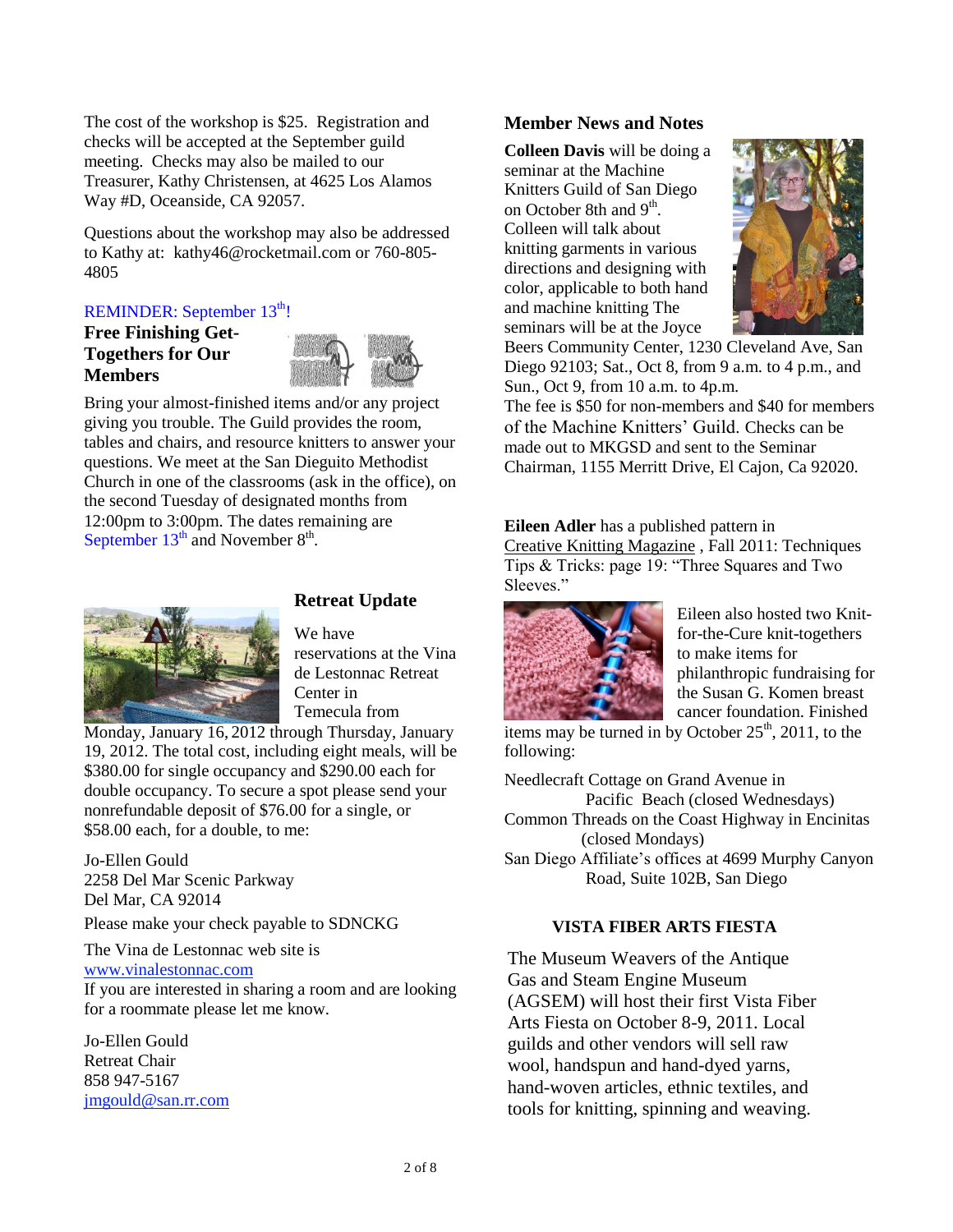Vendors include weavers, gourd artists, spinners and yarn merchants. There will be demonstrations of fiber arts, easy fiber projects for visitors to enjoy, and live music. Food can be purchased on site. If you would like to come and demonstrate your fiber arts skills, such as spinning or weaving, you are welcome to do so. However, no selling without having a booth and a sales permit. The Museum is located at 2040 North Santa Fe, Vista CA 92083. The festival will be open from 10:00 AM to 4:00 PM. Admission and parking are free.

Contacts: Judy Maddox (760) 598-7240, Mimi Loutrel (760) 533-5857 [fiberartsfiesta@gmail.com](mailto:fiberartsfiesta@gmail.com) [www.VistaFiberArtsFiesta.com](http://www.vistafiberartsfiesta.com/)

#### **Minutes from August Meeting**

Mar Gee Farr, President opened the meeting welcoming guests and introducing new members. Our Liz is presently living in Italy and surprised that there are few yarn shops. She misses us all and for Liz"s e-mail address contact



Mar Gee. Mar Gee announced that the "Advanced Knitting Group", known as AKG will be our In-House program for September, sharing their talents with us.

Anna Walden reminded members of the August 13 and 14th Machine Knitters Guild Seminar. The seminar will focus on developing the necessary observation skills from ready to wear sewing patterns and designer knitwear.

Kaffe Fassett, the internationally known artist, author, fabric and quilt designer will be in Los Angeles, on Sept. 26 and he will be appearing in Fallbrook, Nov. 4th and 5th.

Eileen Adler is hosting two knit-ins for "Knit for the Cure" on August 24th 12:30 to 3:00 in the courtyard north of St. Tropez Bakery & Bistro at the

Lumberyard and Thursday, August 25th from 12:30 to 3:00 at Panera Bread Restaurant in Liberty Station.

Susan Ludwig is hosting a Sew Boat Retreat, September 15th to September 18th at the Loews Coronado Hotel & Marina. Cost: for three and a half days of instruction \$495. Register at [www.judystinton.com.](http://www.judystinton.com/)

Myra Lehman shared her "Here Comes Flopsy" project- knitted animals donated to the Polinsky Center for Children and displayed at the Holiday Fashion Show and Luncheon in December. The pattern by Michele Wilcox is on Ravelry.

Linda Erlich, Philanthropy Chairperson requested that hats and scarves for "Operation Gratitude" be turned in at the September meeting. Linda informed the Guild that Taylor, founder of Tete a Tete Hats, has distributed all the hats to Rady Children"s Hospital.

Carolyn Balkwell introduced our speaker, Susan Lazear. Susan gave us a power point presentation from her exciting three day trip to Pitti Filati in Florence. The garments are representative of those coming in 2012. Gray is the "new black", and sweaters were featured that used combinations of different yarn weights and stitch patterns. Novelty yarns and 1960"s styles with fringe and ruffles will be seen anew next year.

Linda Erlich conducted our "Wear and Share" program.

Respectfully submitted, Maureen Rukstalis, Secretary

#### **Holiday luncheon and Fashion Show**

It's not too soon to be thinking about the Holiday Luncheon & Fashion Show on December 5th. Diana Rathbun will have a Fashion Show sign-up sheet at our September meeting. Remember, items modeled at the Luncheon should not have been shown at a prior meeting.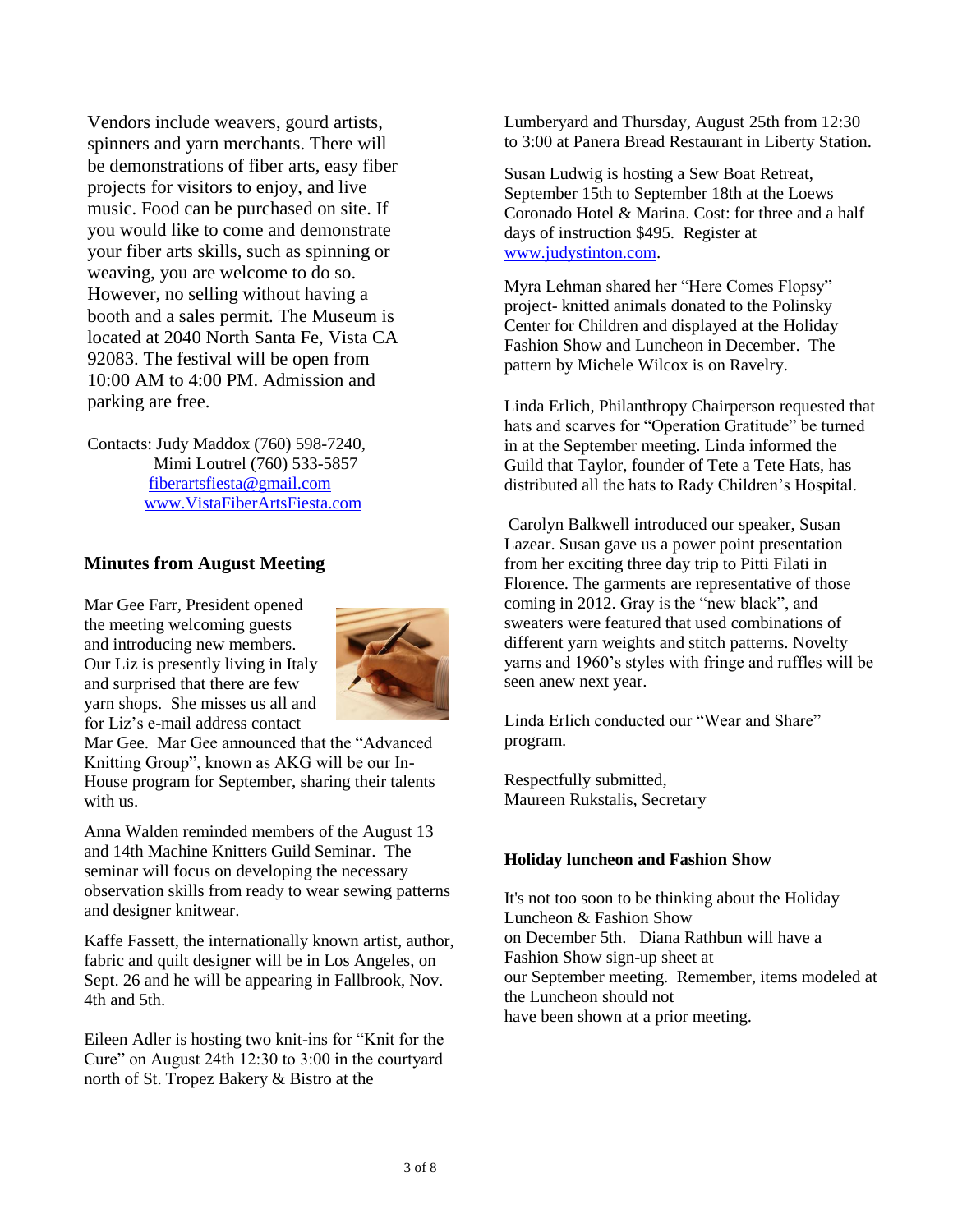#### **Sharing from August Meeting**

Stacy Smith knitted a skirt, "Tink"s Twirly Skirt", of silver-gray Valley yarn, a 3/2 cotton. There is crocheted detail on the hem.



Mary Brown"s original kimono includes several stitch patterns: entrelac, feather and fan, and mosaic.

She used a multicolor Kureyon and two solid sock yarns. The sweater received the NCKG award for Best Original Design, 2011.





Stacy also made this abstract work of knitted fine art. The piece is made primarily from hand spun yarns. Some of the yarn was also hand dyed. The piece is a combination of knitting, crochet and embroidery, and is

mounted on a canvas box frame. Stacy will be teaching a "members teaching members" class in making this kind of knitted "painting".

Amy Sheridan knitted an Aran cardigan from Men in Knits, using Cascade 220 in a rust colorway. This sweater won a third place at the Del Mar Fair for Amy.





Sandy Yayanos knitted the "Swallowtail Shawl" designed by Chris Rinder and Lauren Scarpo, featured in Knit 'n Style, June 2011. The yarn is a combination of mohair and novelty types in green and cream colors.



Mary also made the two knitted necklaces of silver and copper, wire and glass.

Zita Gardner knitted and felted a hobby horse from a pattern in Knitted Gifts. The item received a First Place in the felting category at the San Diego Fair. She used stash yarns in browns with buttons, metal rings and a stick inside a swimmers" "noodle".





Lenora Stewart's "Swirl Skirt" is from Interweave Knits, Summer 2011. The yarns are Twisted Sisters "Oasis" and Plymouth "Vita".

The skirt begins with a provisional cast-on, so there are over 150 stitches to graft at the end!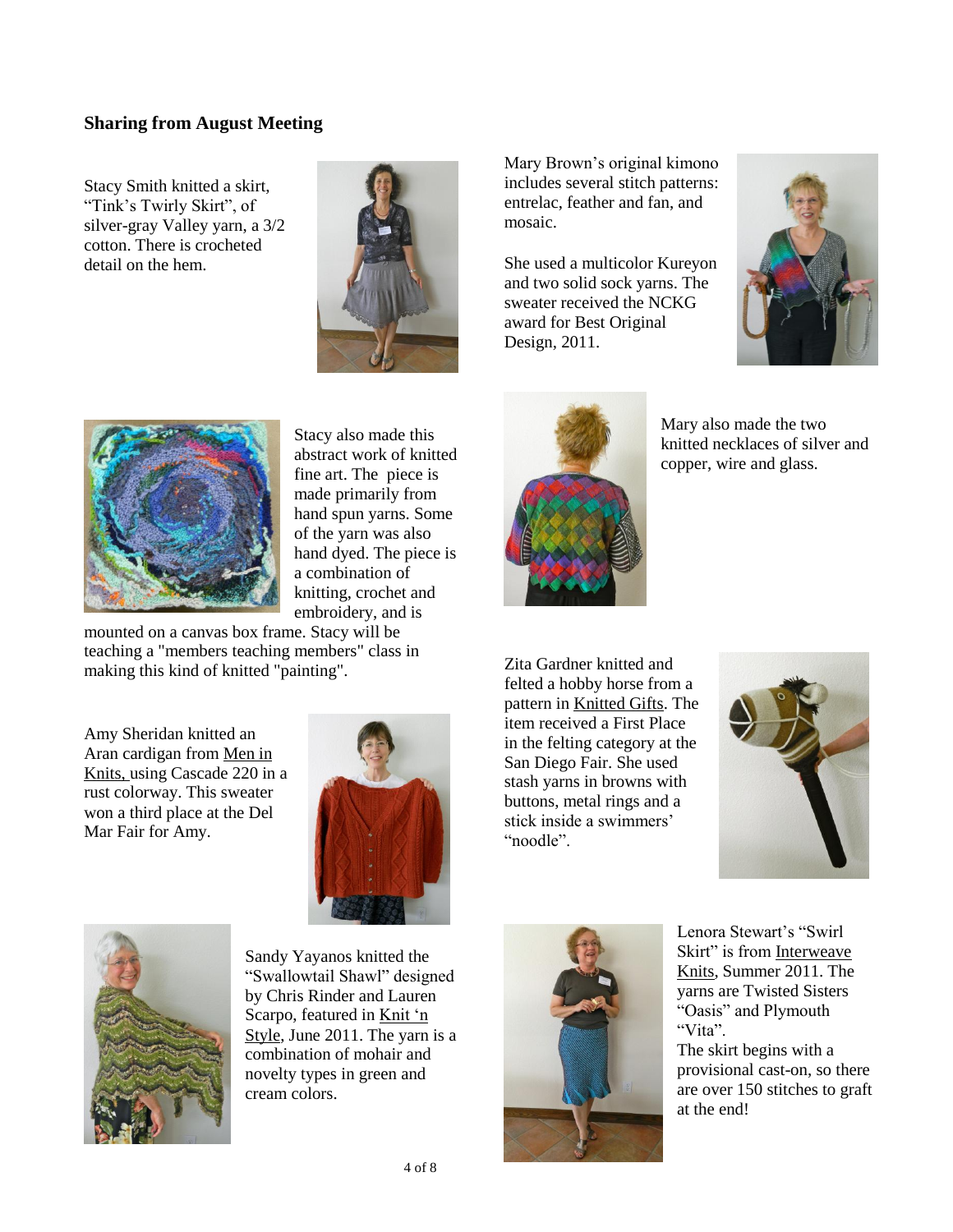

Mimi Sevimli made the "Elix" shawl by Kitman Figueroa. The pattern is available on Ravelry. Mimi used Louet Gems fingering yarn, 350 yds. gray and 150 yds. brown. The cast-on is with size #6 needles, later changing to #5.



Diana Rathbun knitted a baby blanket in Classic Elite Liberty wool.

Mimi made another test knit shawl for Kitman Figueroa, the "Melosa" in Knit Picks Palette yarn, "Lipstick" red, on size 6 needles.



Pat Vigen's toy tiger in acrylic is for her grandson"s room, which has a jungle theme.





Mimi knitted another shawl, "Sugared Violets", by Rose Beck, using Knit Picks Essential yarn, about 500 yds. on size #7 needles.



Eileen Adler"s original design is a scarf of Mochi Plus, 2 skeins, on size US 8 needles. Her fingerless gloves are knitted with one skein of Saulsalito sock yarn held double on size US 5 needles.

Agnes Gale knitted this baby raglan cardigan and romper by Dalegarn, using Ritz yarn, 50%wool, 50% acrylic.



Sara Stolz fashioned this scarf, "Kusha Kusha", from black and taupe stainless steel and merino wool, felted.

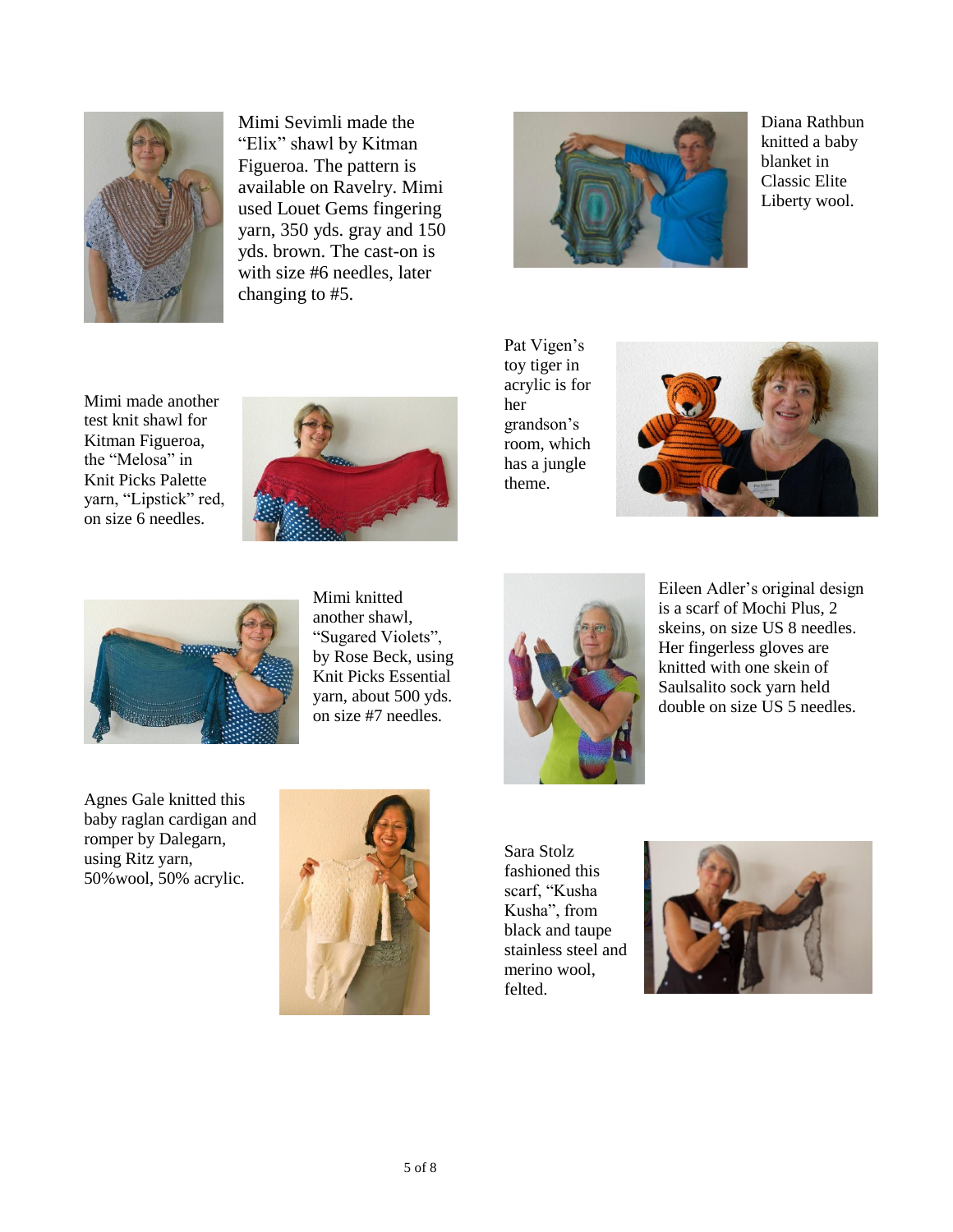

Ruby Townsend knitted this stole in a purple and variegated Trendsetter yarns, Zoe and Flamingo.

Lynne Davidson crocheted the Flower Motif Shawl by Mayuko Hashimoto with 2 skeins of Noro sock yarn. Her tea cozy is an original design made up in Knit Picks (discontinued) Telemark yarn.



Betsy Frank made two "Sweetie Striped Newborn" sweaters using Red Heart yarn. The pattern is one of Debbie Ware's.



Linda Erlich knitted the "Mara" shawl by Madelinetosh, in Noro yarn.



Evelyn Bareno knitted a "Spring Shawl" using Crazy Zauberball, a merino sock weight yarn, on size 6 needles.

Lupe Smith knitted a pattern called "Tea Leaves Cardigan', by Melissa LaBarre. She used Madelinetosh worsted weight yarn in "Forest" colorway.





Suzanne Pineau knitted a shawl pattern called "CopyKat Shawls", available on Ravelry. The pattern "copies" the shawl worn by Princess Katherine. cashmere, and silk. The title of the pattern is plural because the

Suzanne used DK weight Madelinetosh "Pashmina", which is a blend of wool, designer offers a choice of

three pattern stitches for the main triangle.



Rachel LeVine crocheted the "Where You Lead" pattern from the Tahki Yarn book, Tapestry Collection". She used the colorway"Taos".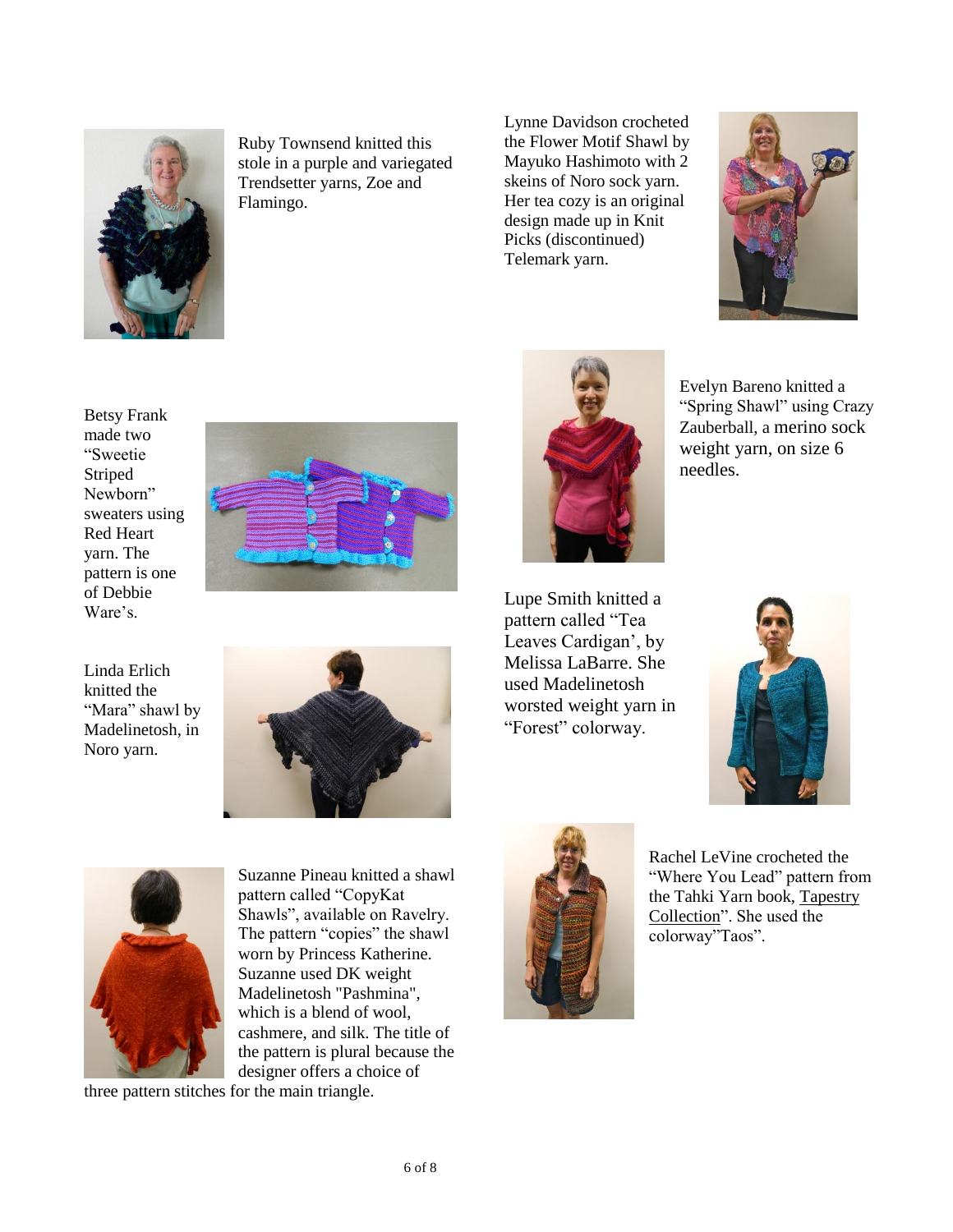Sheila Kirschenbaum"s pillow is her own design based on a mosaic pattern called "Maze", in Barbara Walker's A Second Treasury of Knitting Patterns. The yarn is five



colorways of Louet Riverstone, a light worsted weight wool. The fabric created by mosaic patterns is dense; there are many slipped stitches in every row, making it ideal for pillow covers.

Apologies to the knitters for whom there are no pictures of their work. We experienced some technical difficulties that we hope have been resolved.



#### **Knitting Sub-Groups Meeting Schedule:**

If you would like to attend a sub- group meeting, call the contact listed below first, as sometimes there is a change

to the meeting schedule or place.

● **AKG Group**, It"s called the AKG Group, Advanced Knitters Group, 9am every Fri, Old California Coffee Shop, Restaurant Row, San Marcos. Contact: Phyllis Bates 760-828-8286.

● **Knit@Nite Group**, 6pm, 1st Wed Jewish Community Center. Contact: Linda Erlich, 858-759- 9509 but check the schedule on the website to confirm dates.

 $\bullet$  **I-15 Group**, 9am to 11am, 2<sup>nd</sup> and 4<sup>th</sup> Wed, Panera Bread in Carmel Mountain Ranch. Contact: Mimi Sevimli 858-722-8128.

● **PA Group**, 1:00pm to 3:00pm- every Monday at Panera in Liberty Station. Contact: Jean Moore 858- 587-9054. It's called the PA group, which means we knit practically anything and is open to practically anybody.

#### **● RN Group, which stands for "Rather**

**Normal**" meets on the 4<sup>th</sup> Tuesday of every month from 10:00am to noon, at the Encinitas Senior Center (1140 Oakcrest Park Drivecross street is Balour). Contact: Gwen Nelson 760- 720-5420.

#### **New and Renewing Members**

Hanna Sudik 720 Lupine Dr. San Marcos 760-470-1373 [hsudik@msn.com](mailto:hsudik@msn.com)

Marian Schrader 786 Sparta Drive Encinitas, CA 92024 760-487-1048 [Jomar165@aol.com](mailto:Jomar165@aol.com)

Chloe Edge 887 Delgado Place Escondido, CA 92025 760-740-8688 [AuntieWild@aol.com](mailto:AuntieWild@aol.com)

Sheila Reilly 1861 Foxbridge Court Fallbrook, CA 92028 760-451-9551 [westiec@yahoo.com](mailto:westiec@yahoo.com)

Pattye Brewer 507 Beach Street Encinitas, CA 92024 571-330-2158 [Robinsonpattye@gmail.com](mailto:Robinsonpattye@gmail.com)

Margret Merlock Oceanside, CA 92056 760-433-3727 [campomi@cox.net](mailto:campomi@cox.net)